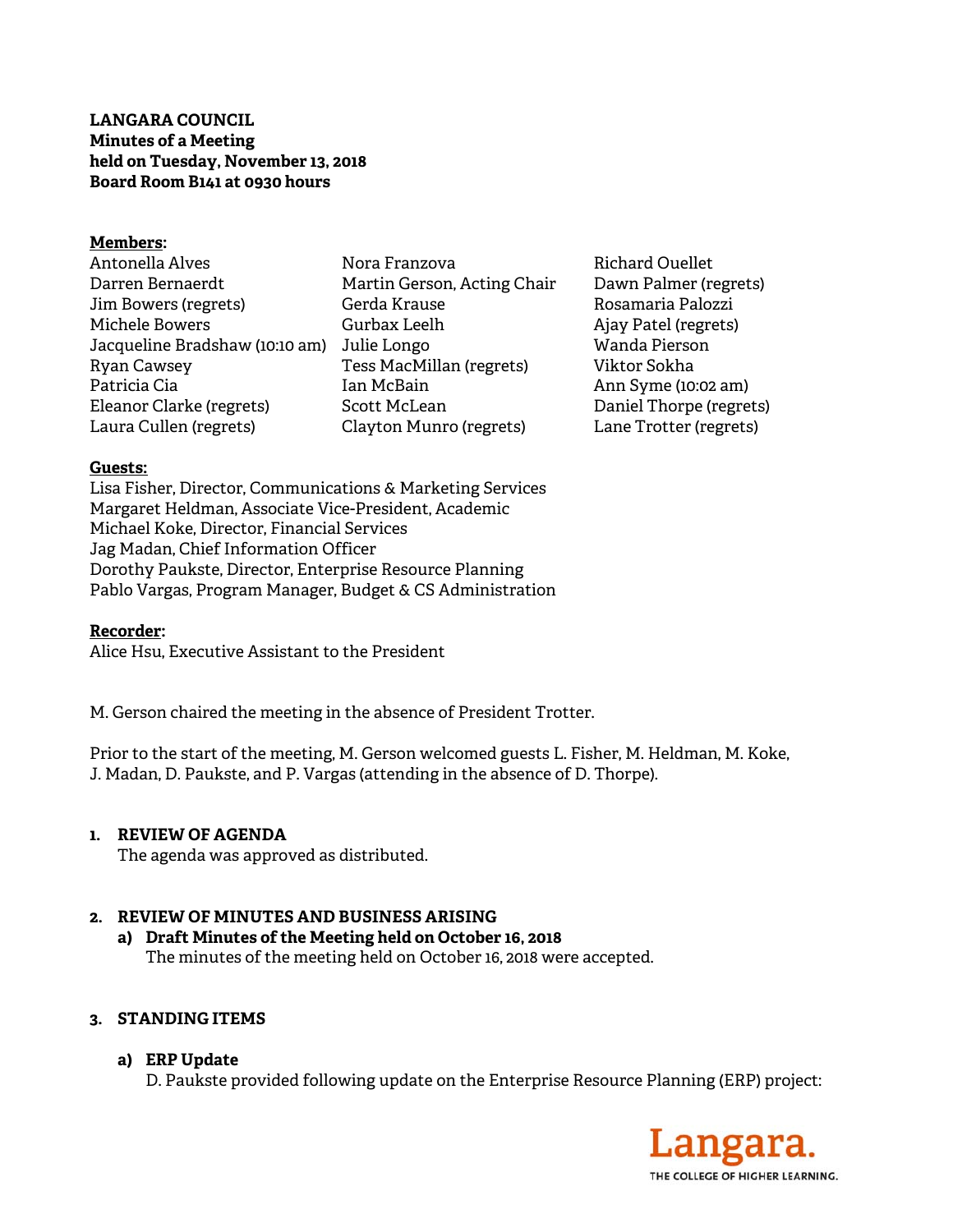- Discovery Workshops, involving around 85 participants, kicked off on October 15, 2018 and will run until January 2019. Some training sessions for the Human Capital Management (HCM) and Finance teams have been scheduled for early December 2018, and first Joint Steering Committee and Advisory Group meeting will be held on November 20, 2018.
- Project governance structure includes a Project Implementation Team (including HCM, Finance, Project Management Office (PMO) that includes Organizational Change Management, Students, and Technical work streams), an Advisory Group (comprised of leads from across many different departments, divisions and faculties), and a Steering Committee that comprised of leadership and ultimately reports to the College Board.
- Change management during the current awareness building phase of the project will be focusing on conducting one on one interviews with leadership across the College and doing focus groups to gather input on how to measure engagement, and what and how to provide updates about the project to the College community. Regular updates are currently provided through the Langara Post and the ERP website. The goal is to find out what the future state would look like for the College when the project rolls out and to identify change champions to set up a change network. People are also encouraged to submit their input through erp@langara.ca or the ERP website.
- The ERP team will be hosting a thank you/holiday celebration party on November 28, 2018 as a token of thank you to everyone who has contributed their time to the ERP Project.
- The project architect phase kick-off meeting will take place in January 2019.

M. Heldman added that the discovery workshop participants have found the workshops been very informative and valuable as attendees are able to share and learn from each other's work process and perspectives on each topic discussed.

# b) **IT Update**

J. Madan made a presentation on the IT Help Desk Ticketing Process to explain how IT department receives, reviews, prioritize, keep track, and resolve IT help tickets.

Discussions ensued and members' questions were answered. In particular, J. Madan advised that IT handles over 20,000 tickets every year. To help IT technicians prioritize and serve employees better, it is important to mention if an issue is occurring in a meeting or classroom that is currently going on as it will be treated as a high priority, and be as descriptive as possible when submitting issues to the IT help desk so that a technician with needed skills set for resolving the issue can be dispatched right away. All information about submitting IT help tickets can be found on the IT Help website at https://langara.ca/information-technology/ask-it/index.html.

J. Madan reminded everyone who is still using default myLangara password to change their account password to help enhance the security of College systems.